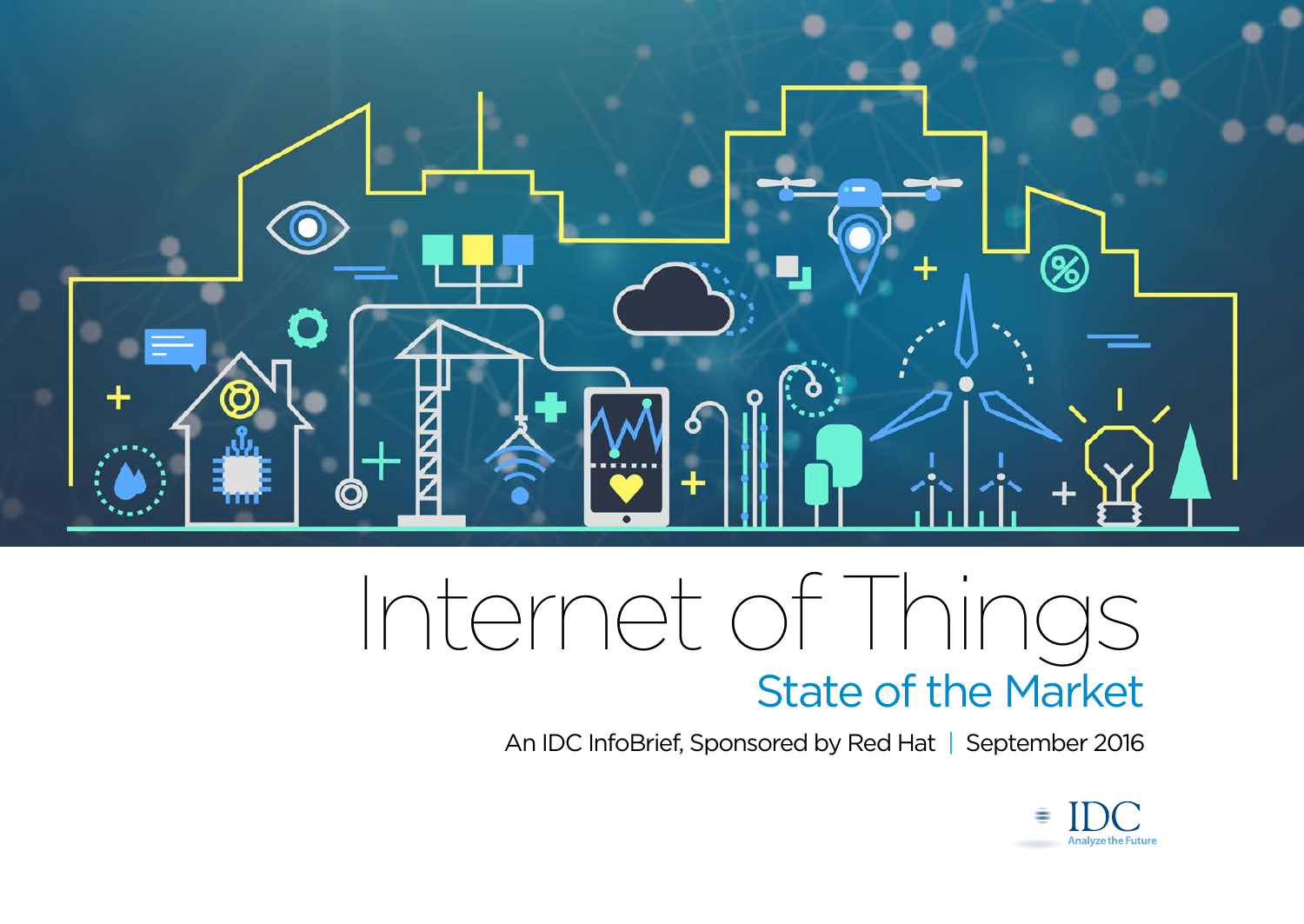## Organizations see IoT through many lenses

IDC defines IoT as a network of uniquely identifiable end points (or 'things') that communicate bi-directionally without human interaction using IP connectivity.

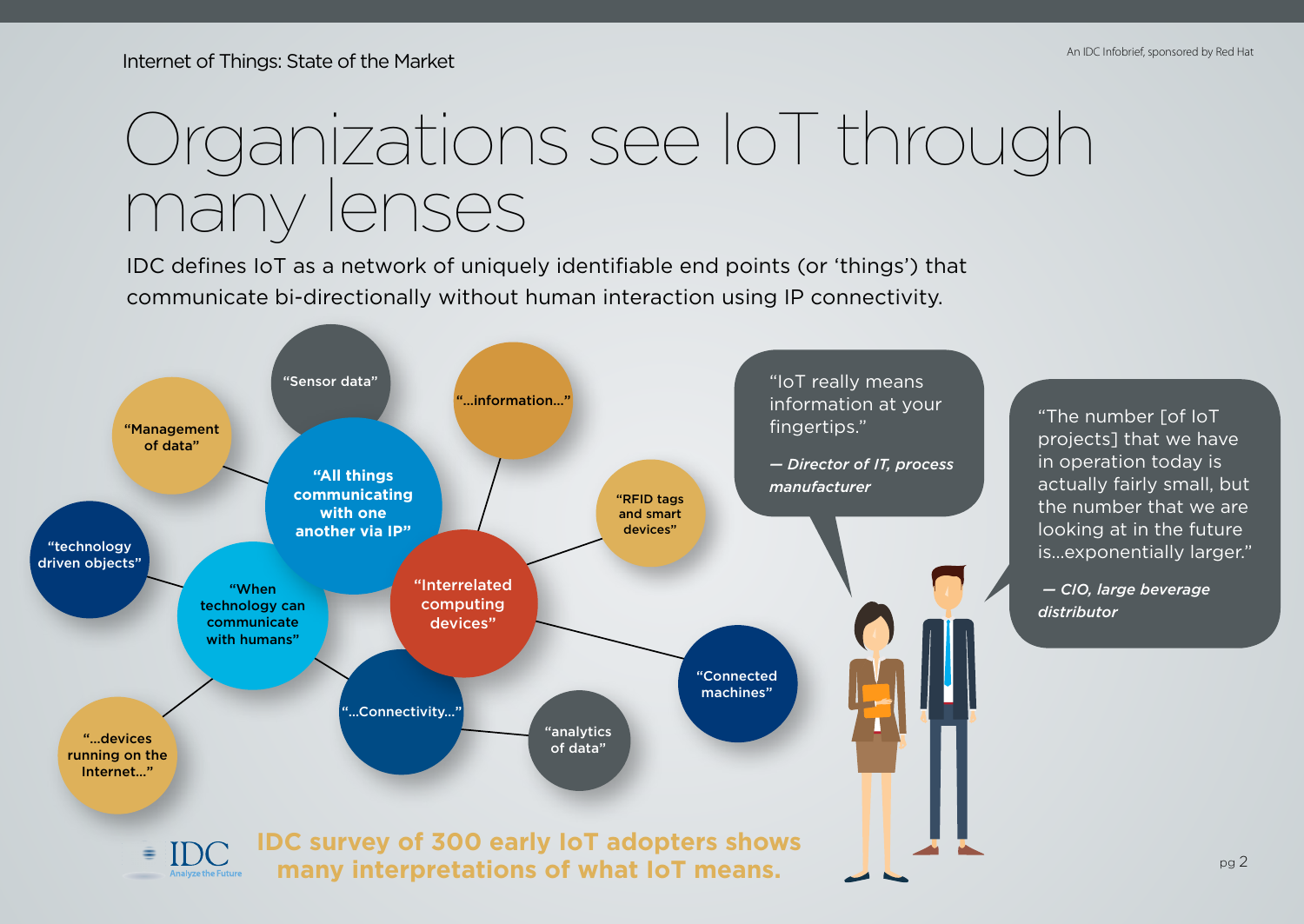## Many organizations are moving past trials and into larger deployments



#### THOSE ORGANIZATIONS PLANNING TO DEPLOY WILL DO SO IN THE NEXT 12 MONTHS

or more of organizations in the manufacturing, retail and transportation segments have deployed IoT – well above the average

m 72%



More than half of government organizations are still in the planning phase, as opposed to deployment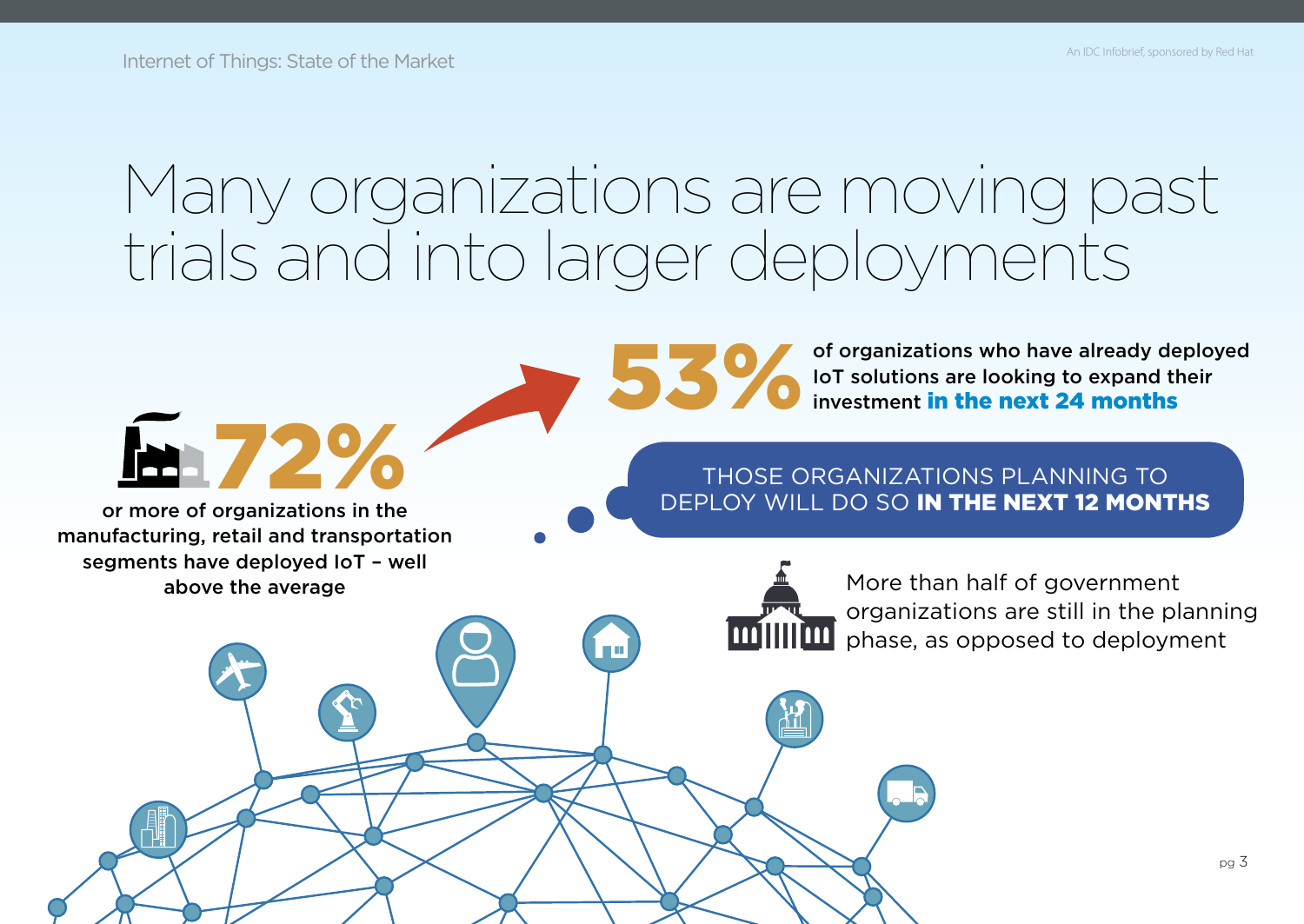#### The concept of IoT is moving beyond just being connected to be connected and intelligent Organizations understand the benefits and opportunities that IoT brings

Government and healthcare organizations cite improved customer experience as a key driver for their investment, whereas retail and transportation are looking to gain visibility to end-point behavior.

#### Provides opportunity for:

- Increased productivity and efficiencies
- Improved customer experience
- Faster decision making
- Process automation
- Competitive differentiation



"[The challenge] is proving to the organization that we're able to collect this data and actually use it in a meaningful way…."

of organizations are using the IoT data:

- $\vee$  To improve customer experience
- $\vee$  To understand endpoint behavior
- $\vee$  To determine product reliability and performance
- $\vee$  As an input to R&D
- $\checkmark$  To collect real time operational data

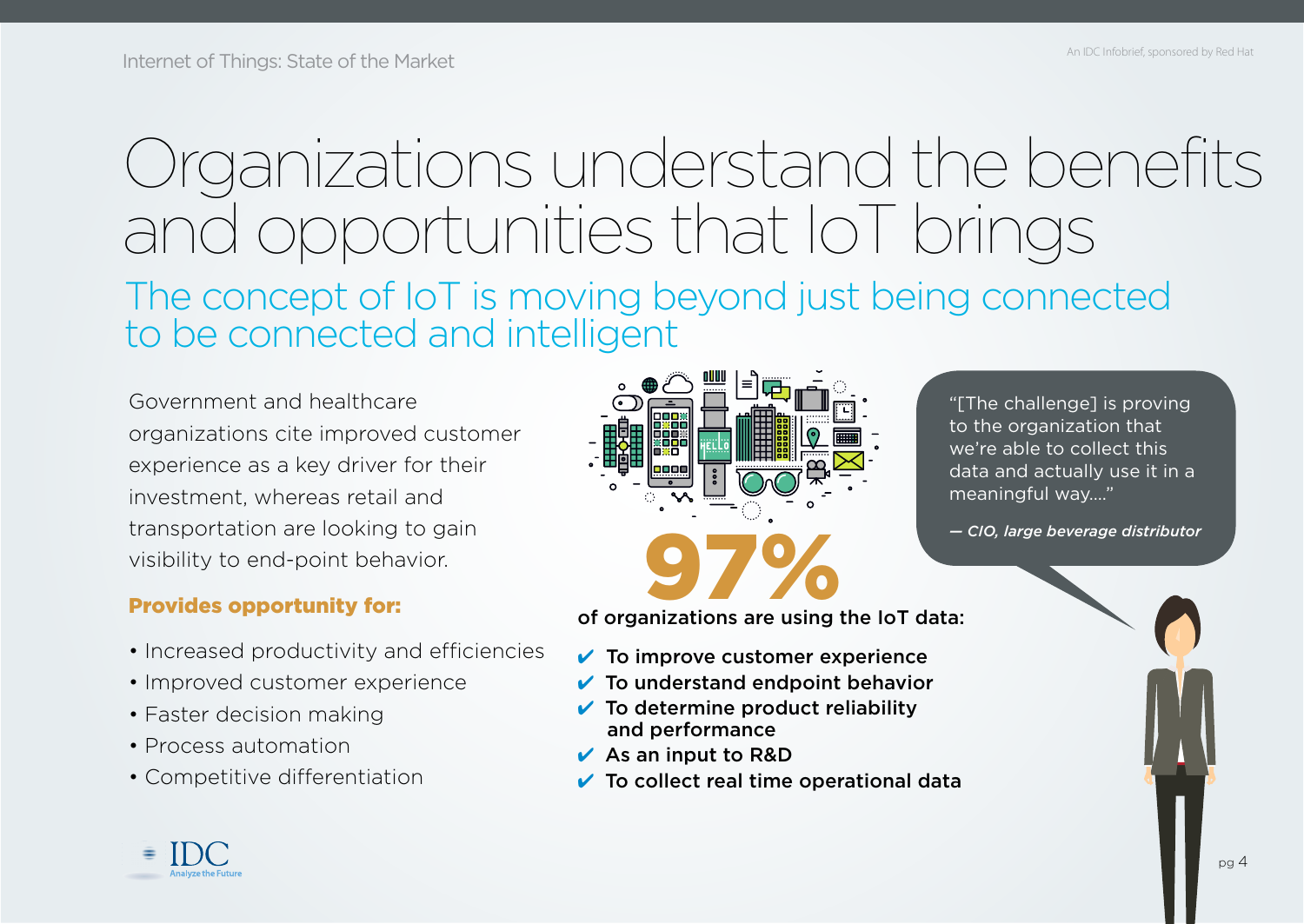#### IT and Line-of-Business need to work together

Lines-of-Business and IT need to collaborate—in planning, implementation, and maintenance

or more of projects 40%

are now executive sponsored initiatives "[IoT initiatives] usually will start in R&D. Then they go through an executive team which is usually someone on the IT side, someone in R&D, executives, logistics, manufacturing and then our COO as well."

*— Director of IT, process manufacturer*



of Retail deployments were driven by executive sponsorship

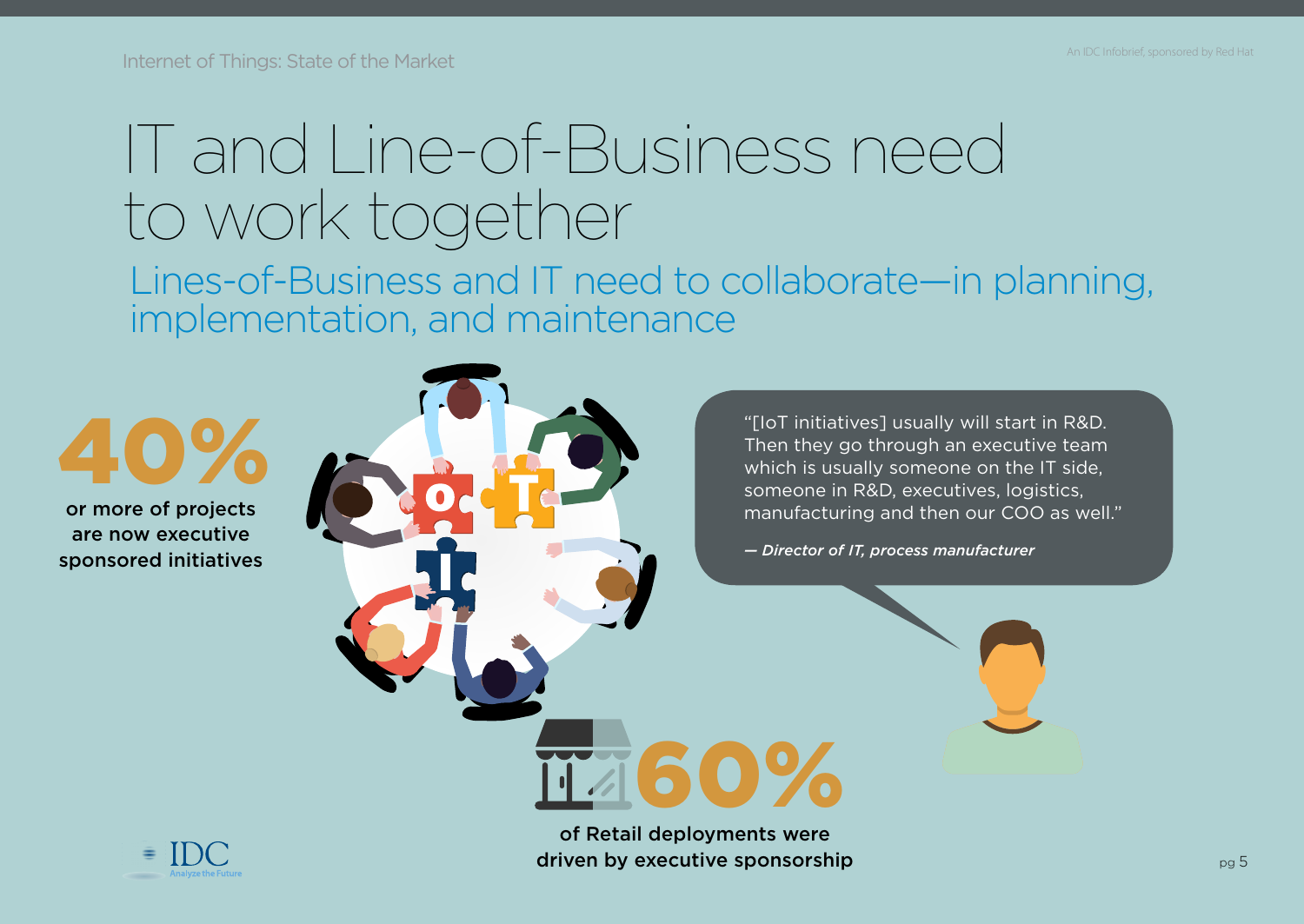# Budget is another story…

It's not just about the upfront costs, but the ongoing cost to manage and maintain the connected solution. In the private sector, the budget is shared in different ways between IT and LOB, but in the government it's split.





that have a CULTURE OF INNOVATION

IoT budget is readily available



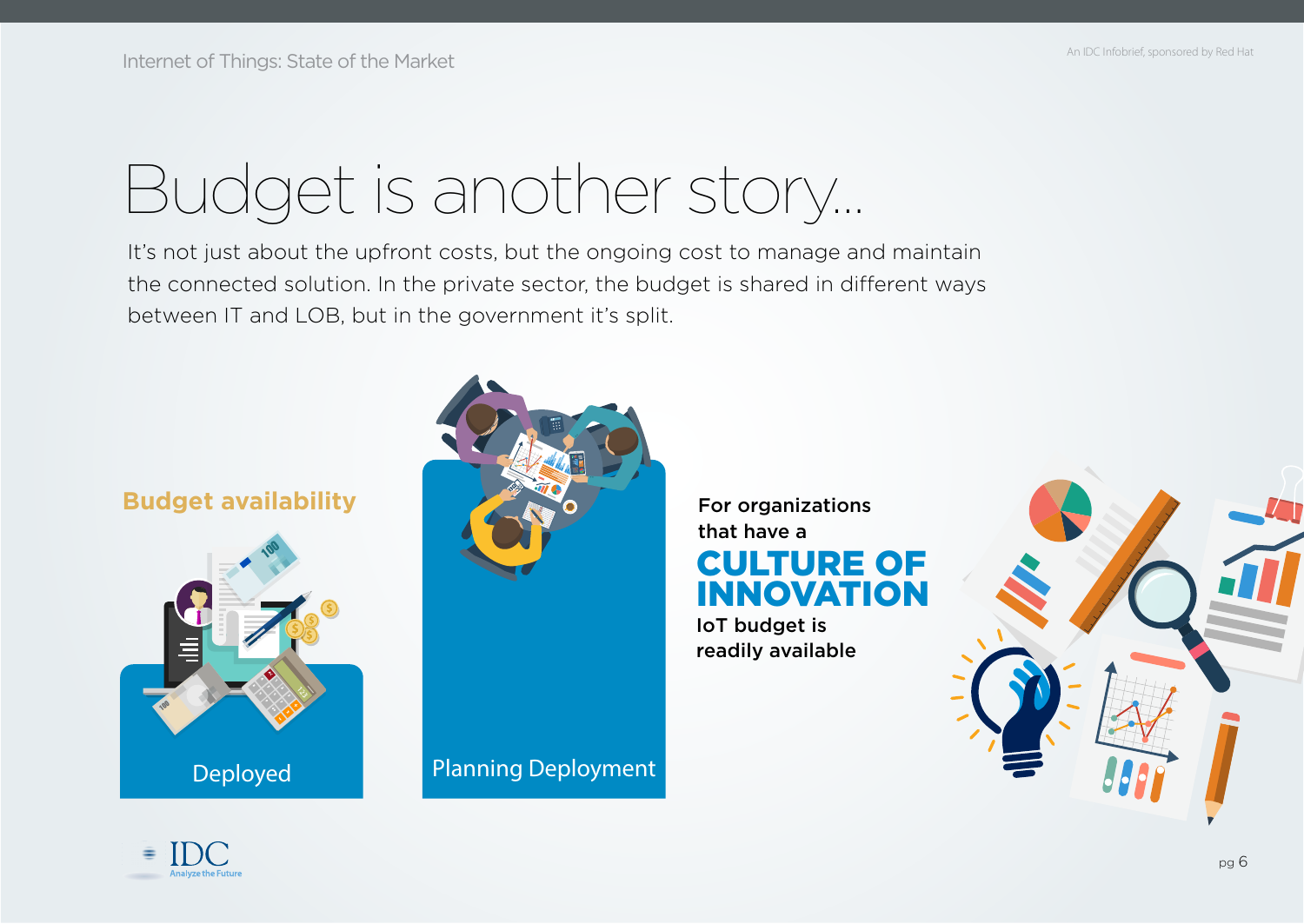#### Security remains the top concern for organizations "The security of IoT [should] not be trusted to others."



... ORGANIZATIONS' APPROACH TO IOT SECURITY, HOWEVER, IS UP FOR DEBATE.

Security policies are in place only for current types of IoT data

A tired approach to security where smart devices, intelligent gateways and back end data stores are each secured individually



*— CIO, large white goods manufacturer*

Security processes are integrated into the IoT workflow from a data perspective through the entire lifecycle



 $\bullet$ 

 $\bullet$ 

pg 7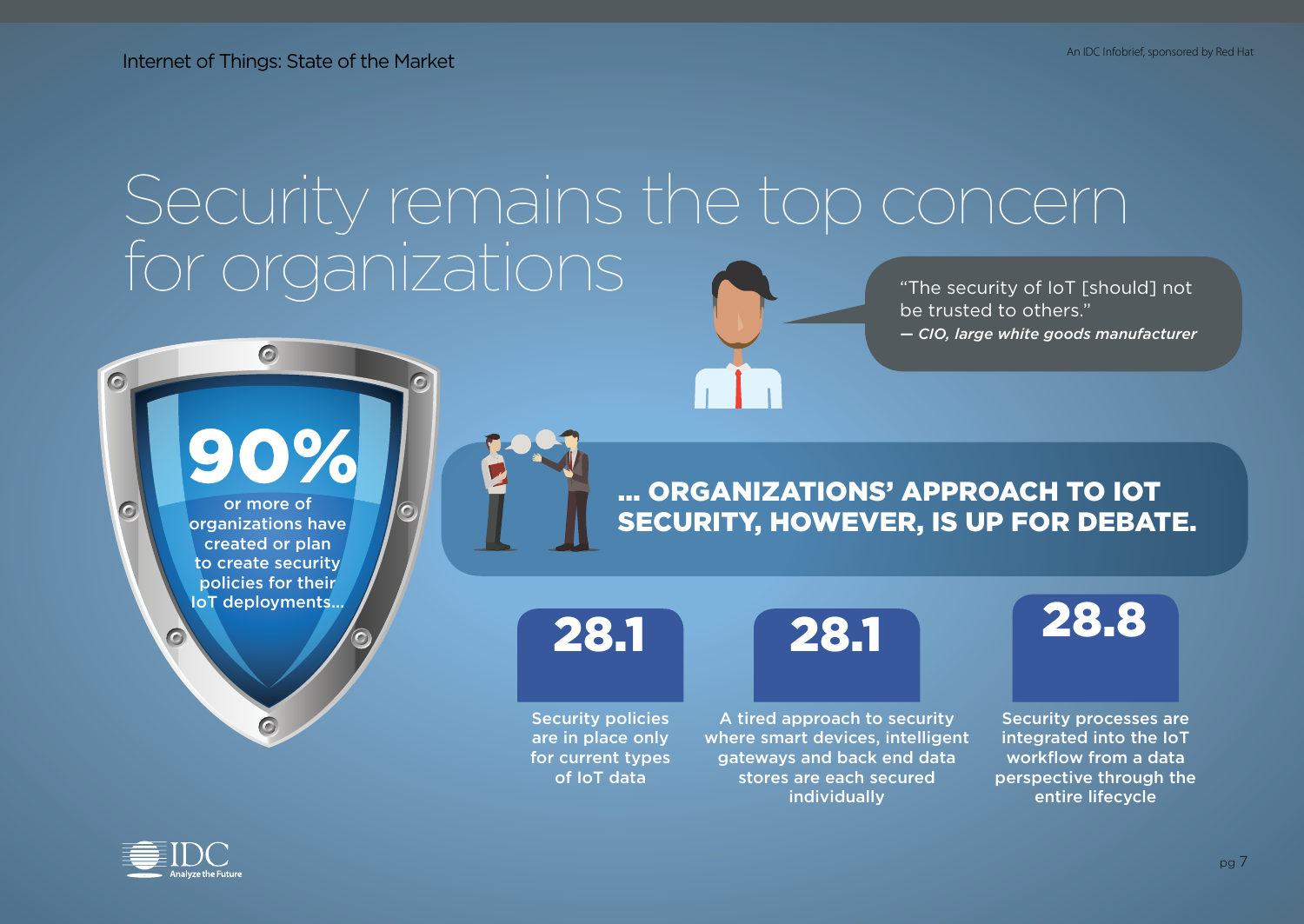#### Organizations need to determine how they will manage all the IoTgenerated data

1/3 of organizations want to use a consistent approach to how they manage and interpret their IoT data.



but data connected through a business solution is really invaluable."

*— CIO, large white goods manufacturer*

| Where to store loT data? |  |
|--------------------------|--|
|                          |  |

|                        | <b>On-premise Datacenter Public Cloud</b> |     |
|------------------------|-------------------------------------------|-----|
| <b>Deployed</b>        | 69%                                       | 31% |
| Planning to deploy 60% |                                           | 38% |

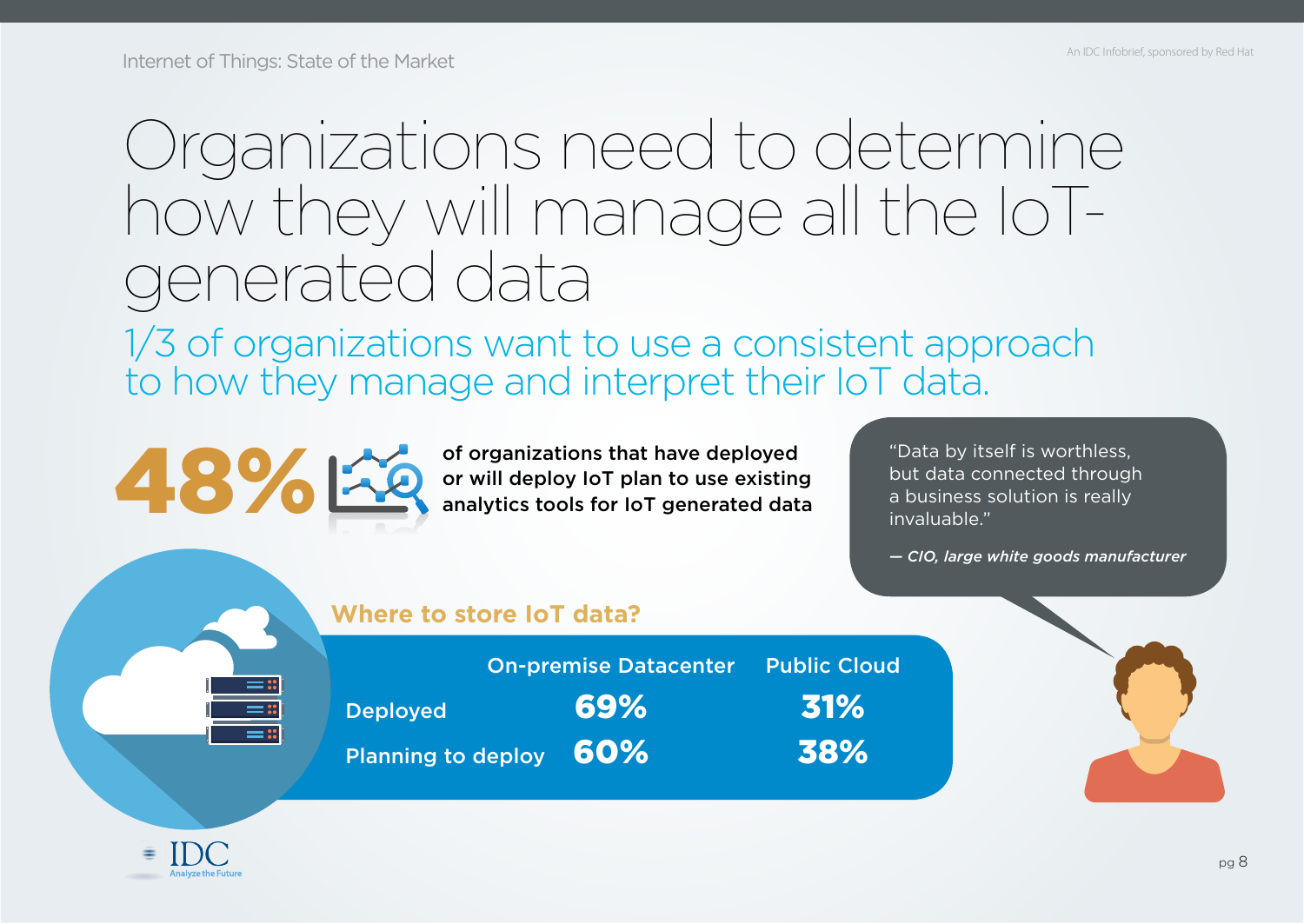### IoT project success is determined by integrating security, data analytics, and KPIs into the plan

X

 $\mathbf{d}$ 

3

of organizations that have deployed IoT believe they have a culture of innovation So the property of the process that<br>have deployed lot believe they have a

64% OF ORGANIZATIONS THAT HAVE DEPLOYED IOT ARE INTEGRATING SECURITY FROM EDGE TO ENTERPRISE



of organizations that have deployed IoT are investing in new analytics tools to<br>35% collect, process and interpret IoT data

> of organizations that have deployed IoT believe they are ahead of their competition

99% OF ORGS THAT HAVE DEPLOYED IOT USE ROI/ KPIS TO MEASURE SUCCESS OF IOT PROJECT

OVER 2/3 OF ORGANIZATIONS HAVE DEPLOYED IOT PLAN TO STORE IOT DATA IN THE ENTERPRISE DATACENTER